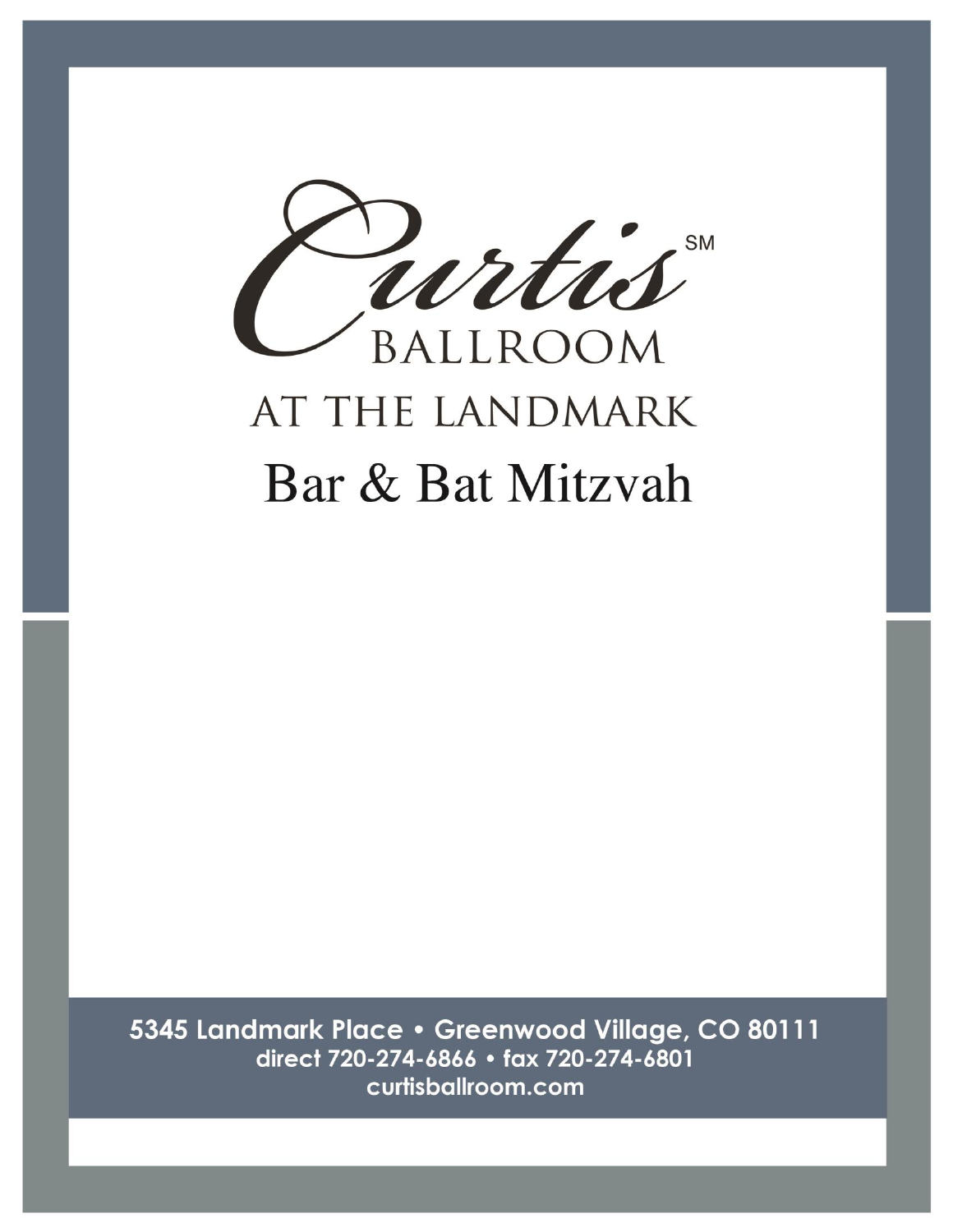Private Rooms

**Curtis Ballroom** - 200 seated guests, 300 reception style **H4** - 50 seated guests, 70 reception style **Howlett** - 24 seated guests, 30 reception style **Comedy Works Showroom** - 450 seated guests

Private Room Information

- 60 adult minimum for all events in the ballroom
- Room reservations are definite upon receipt of your deposit(s) *We accept Cash, Checks, Visa, MasterCard, AMEX & Discover*
- Final payment for your event is due at the end of the event
- We supply basic white, black or ivory linens & napkins, tables, chairs, flatware, glassware and china
- *Labor Charge:* 21% will be added to the food and beverage total This covers the hourly wage of all event staff and is not a tip or gratuity for the event staff personnel, as we do not build gratuity into our pricing structure
- *Administrative Fee:* A standard industry charge that covers all pre-event consulting, coordinating, production, administrative overhead, documentation, preparation, and other event management - This charge is applied according to the space(s) you rent
- *Set-up Fee:* Applied to final check for all private rooms *Curtis Ballroom - \$150 ◦ H4 - \$75 ◦ Howlett - \$50 ◦ Showroom - \$225*
- *Sales Tax:* 7.25% will be applied to all charges

Rental Times

• *Rental Time:* 8 hours total

*Set-up - 2 hours ◦ Event - 5 hours ◦ Clean-up - 1 hour*

• Additional hours: \$400 per hour - \$200 per ½ hour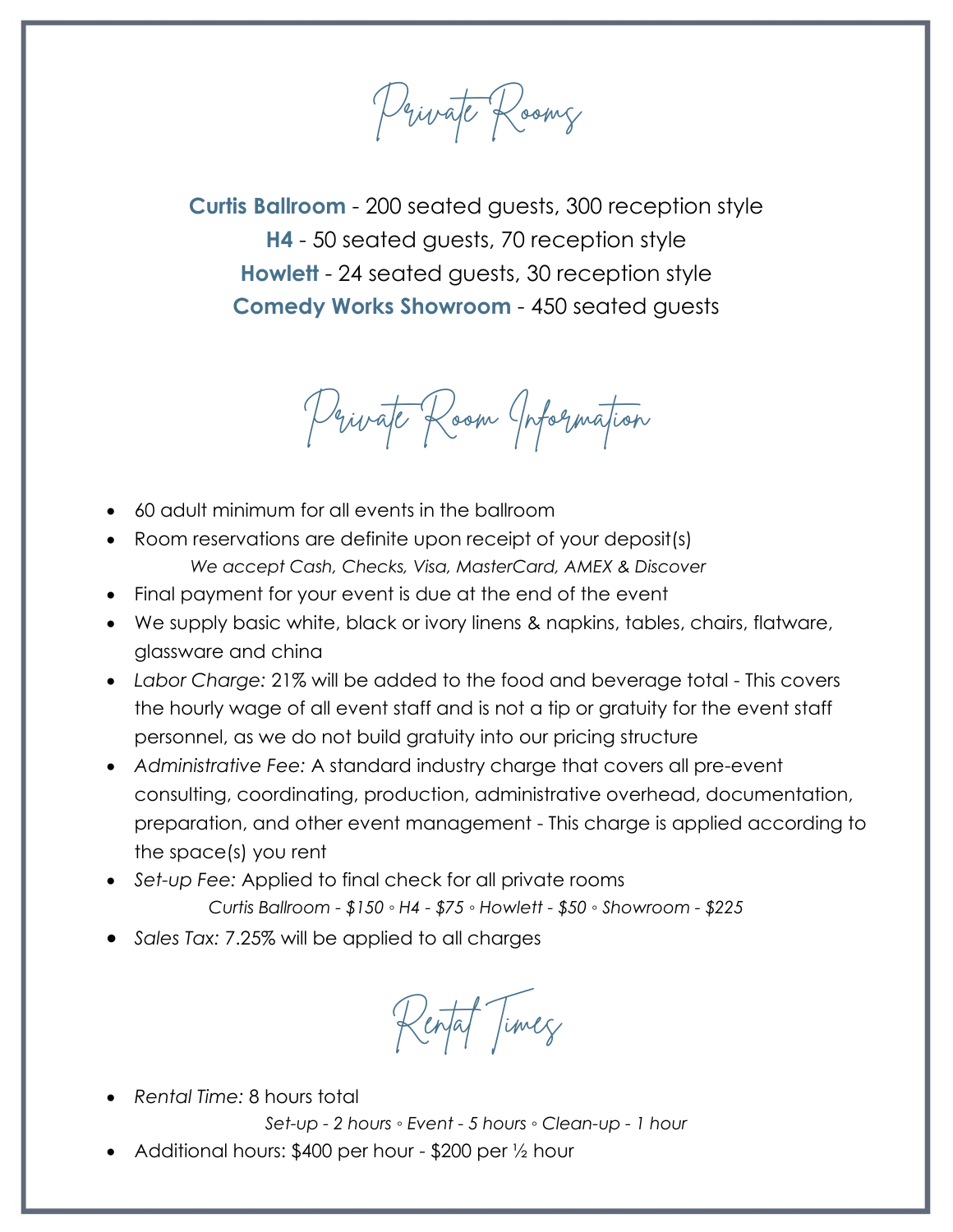Horz D'Oeuvrez

*\$3.50 each per person*

#### **Passed Hors D' Oeuvres**

Asiago Chicken Blossom Chicken Drumettes Santa Fe Chicken Egg Rolls Smoked Chicken Quesadilla Waldorf Chicken Salad Bites Seasonal Grilled Sausage Mini Beef Wellington Steak Crostini Mini Crab Cakes Scallops Skewers Smoked Salmon Crostini

Tuna Tartare on Wonton Crisp Brie and Raspberry in Phyllo Caprese Skewers Fried Ricotta Ravioli Guacamole Potato Skin Pretzel Bites Spanakopita Stuffed Mushroom Caps Tomato Basil Soup Vegetable Quesadilla Vegetarian Pot Stickers

#### **Stationary Hors D' Oeuvres**

Artisan Cheese Board Crudité & Dip Guacamole & Salsa Bar Queso Dip Red Pepper Hummus with Pita Chips Warm Spinach Artichoke Dip Tomato Bruschetta Italian Meatballs Shrimp Cocktail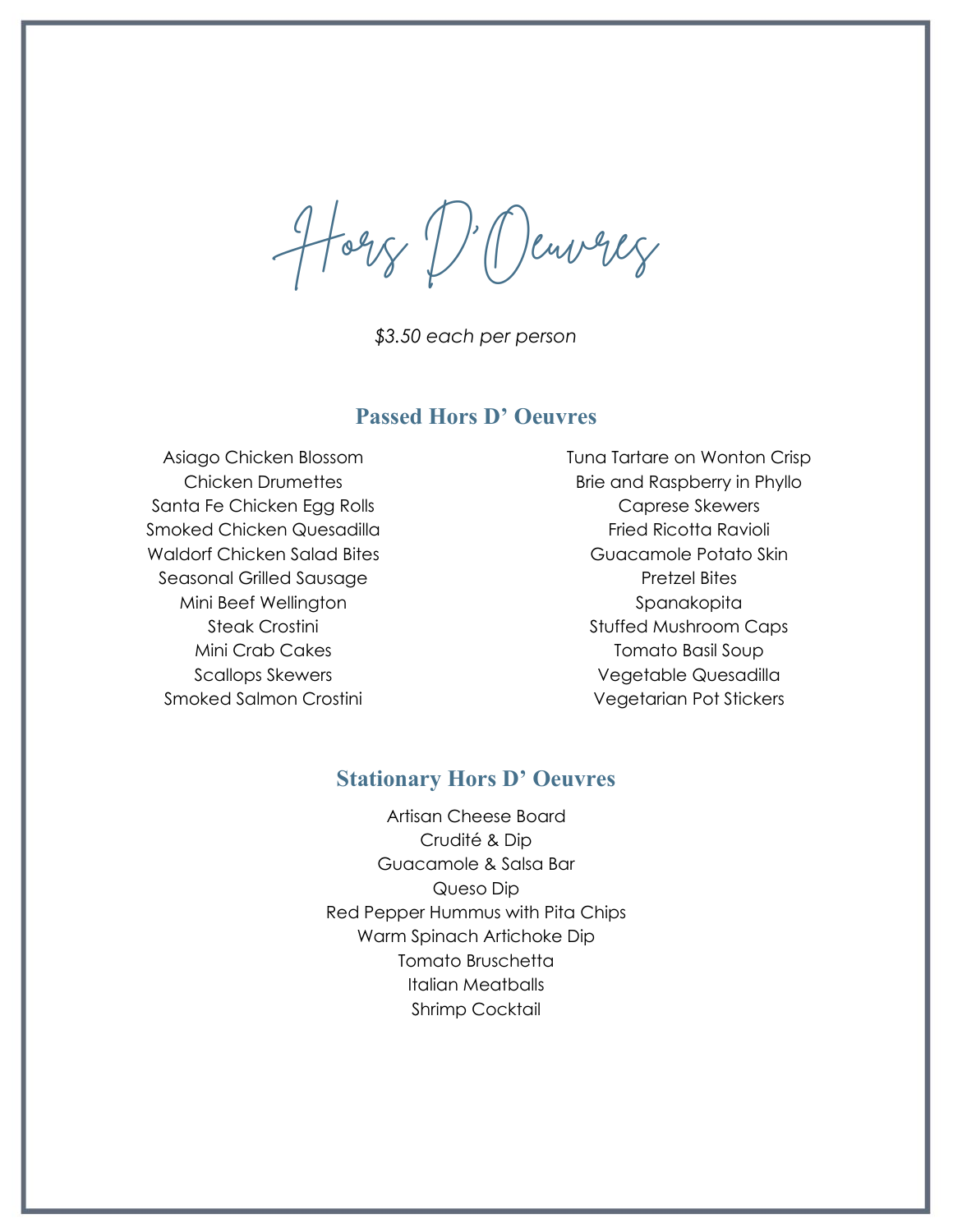Stations

## **Sliders**

*\$14 per person*

Shredded BBQ Chicken ◦ Shredded Buffalo Chicken ◦ Slider Buns Toppings: Bleu Cheese Crumbles, Shredded Cheddar, Dill Pickle Chips, Ranch Dressing

# **Turkey Carving**

*\$14 per person*

Roasted Turkey Breast ◦ Rolls Condiments: Cranberry Chutney, Chipotle Aioli

# **Beef Carving**

*\$16 per person*

Beef Tender ◦ Rolls Condiments: Au Jus, Horseradish Cream Sauce

## **Street Tacos**

*\$15 per person*

Beef Barbacoa ◦ Shredded Chicken ◦ Corn **Tortillas** Toppings: Black Bean & Corn Salsa, Salsa Verde, Cotija Cheese Avocado Crema, Chipotle Aioli, Lime Wedges

# **Mashed Potato**

*\$12 per person*

Whipped Potatoes ◦ Whipped Sweet **Potatoes** Toppings: Candied Pecans, Mini Marshmallows, Butter, Brown Sugar Cheddar Cheese, Chives, Sour Cream

# **Macaroni & Cheese**

*\$12 per person*

Cheddar Mac & Cheese ◦ Pepper Jack Mac & Cheese Toppings: Chives, Tomatoes, Green Chiles, French Fried Onions Jalapeños, Crumbled Potato Chips

# **Chili Bar**

*\$12 per person*

Vegetarian Green Chili ◦ Beef & Been Chili Toppings: Cheddar Cheese, Tortilla Strips, Sour Cream, Chives, Lime Wedges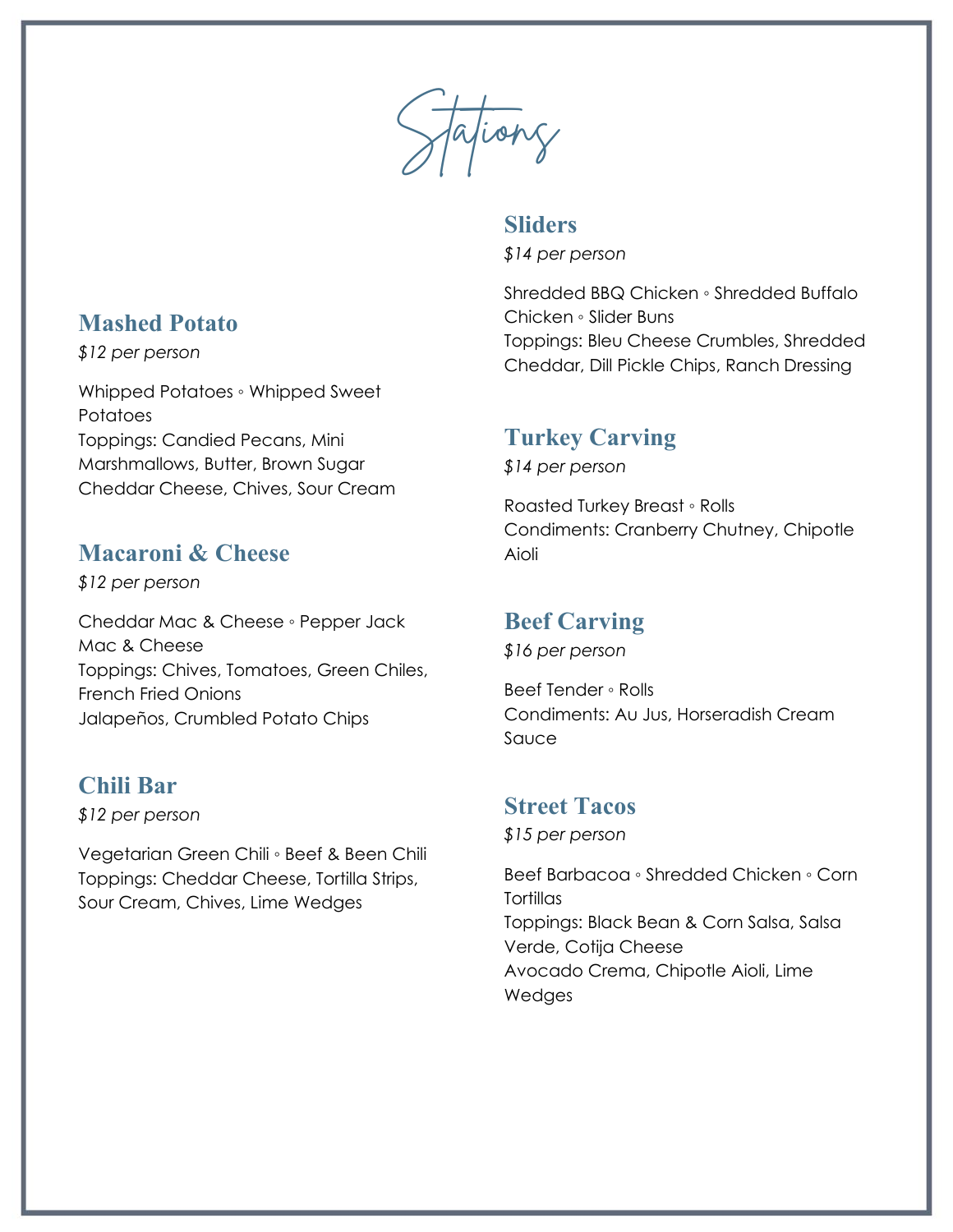Design Your Own Dinner Buffet

*\$30 for One Entrée ◦ \$36 for Two Entrées ◦ \$42 for Three Entrées*

Buffet includes Dinner Rolls with Butter

### **Choice of Plated Salad:**

Arugula Salad ◦ Caesar Salad ◦ Kale Salad ◦ Mixed Greens Salad ◦ Spinach Salad ◦ Wedge Salad

## **Choice of Entrée:**

Blackened Chicken Penne Pasta Bruschetta Chicken Chicken Parmesan Chicken Piccata Creamy Chicken Pesto Linguine Jamaican Jerk Chicken Lemon Chicken Tequila Lime Chicken Beef Tender with Demi-Glace Steak au Poivre

Steak with Chimichurri Sauce Steak with Garlic Herb Butter Lemon Caper Salmon Mahi Mahi with Strawberry Salsa Mahi Mahi with Sun-dried Tomato Pesto Salmon with Citrus Beurre Blanc Salmon with Mango Salsa Soy Ginger Salmon Spicy Shrimp Penne alla Vodka Wild Mushroom Ravioli

## **Choice of Starch:**

*(Choose One)*

Cheddar Mac & Cheese Cilantro Lime Rice Coconut Jasmine Rice Garlic Herb Pearl Cous Cous

Garlic Whipped Potatoes Loaded Whipped Potatoes Parmesan Risotto Parmesan Spinach Quinoa Pepper Jack Mac & Cheese

Roasted Red Potatoes Roasted Sweet Potatoes Scalloped Potatoes Wild Rice Pilaf

## **Choice of Vegetable:**

*(Choose One)*

Elote Corn Salad Garlic Broccoli

Balsamic Glazed Carrots **Crispy Brussels Sprouts** Grilled Vegetables Green Bean Amandine Grilled Parmesan Asparagus

Tomato Zucchini Gratin Vegetable Stir Fry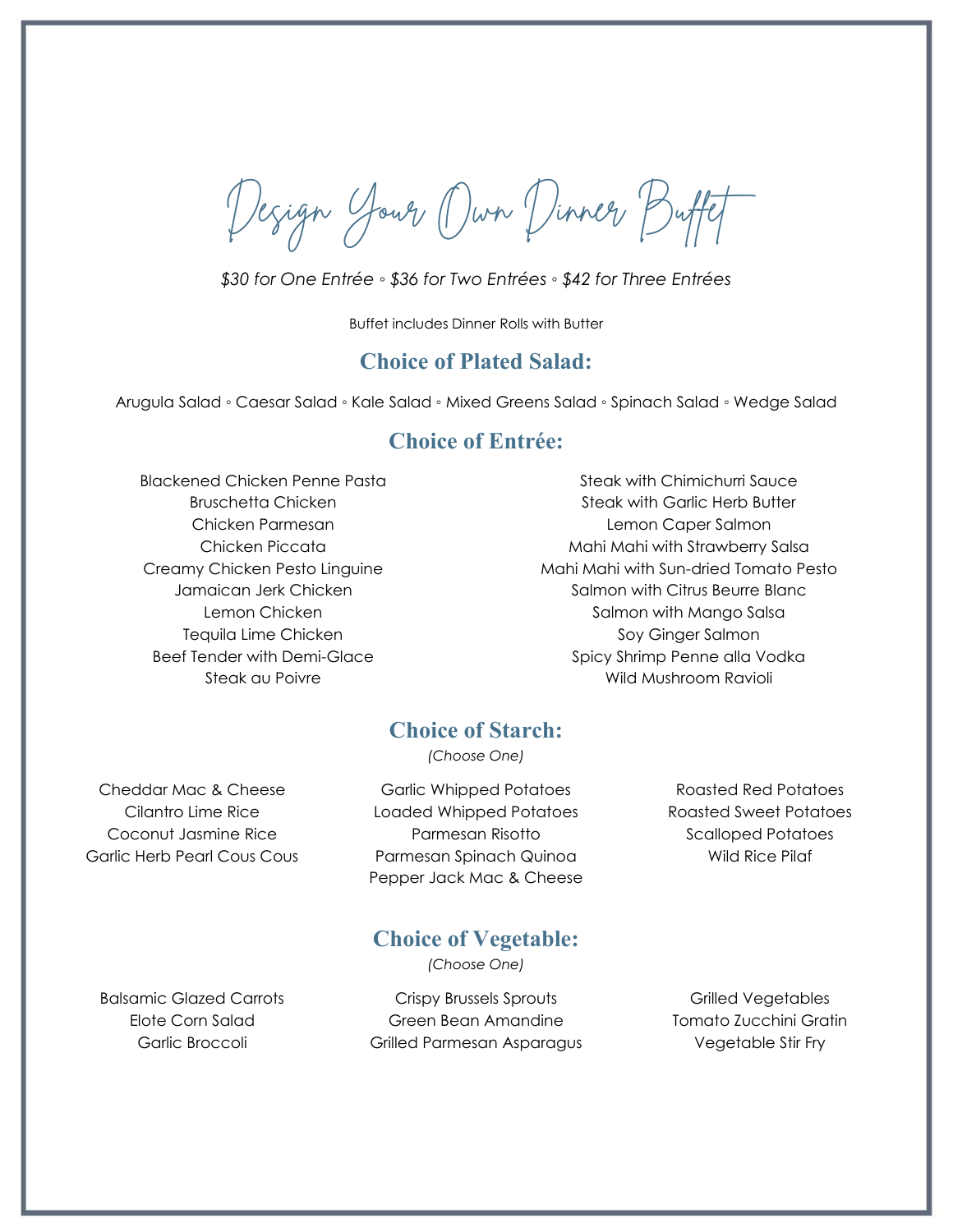Design Your Own Plated Dinner

*\$40 One Plated Entrée · \$45 Two Plated Entrées*

Buffet includes Dinner Rolls with Butter

#### **Choice of Salad:**

Arugula Salad ◦ Caesar Salad ◦ Kale Salad ◦ Mixed Greens Salad ◦ Spinach Salad ◦ Wedge Salad

#### **Choice of Entrée:**

Bruschetta Chicken Chicken Parmesan Chicken Piccata Jamaican Jerk Chicken Lemon Chicken Tequila Lime Chicken Beef Tender with Demi-Glace Steak with Bleu Cheese Butter Steak au Poivre Steak with Chimichurri Sauce

Steak with Garlic Herb Butter Lemon Caper Salmon Mahi Mahi with Strawberry Salsa Mahi Mahi with Sun-dried Tomato Pesto Salmon en Croute Salmon with Citrus Beurre Blanc Salmon with Mango Salsa Soy Ginger Salmon Wild Mushroom Ravioli

### **Choice of Starch:**

*(Choose One)*

Cheddar Mac & Cheese Cilantro Lime Rice Coconut Jasmine Rice Garlic Herb Pearl Cous Cous

Garlic Whipped Potatoes Loaded Whipped Potatoes Parmesan Risotto Parmesan Spinach Quinoa Pepper Jack Mac & Cheese

Roasted Red Potatoes Roasted Sweet Potatoes Scalloped Potatoes Wild Rice Pilaf

**Choice of Vegetable:**

*(Choose One)*

Balsamic Glazed Carrots Crispy Brussels Sprouts Elote Corn Salad

Garlic Broccoli Green Bean Amandine Grilled Parmesan Asparagus

Grilled Vegetables Tomato Zucchini Gratin Vegetable Stir Fry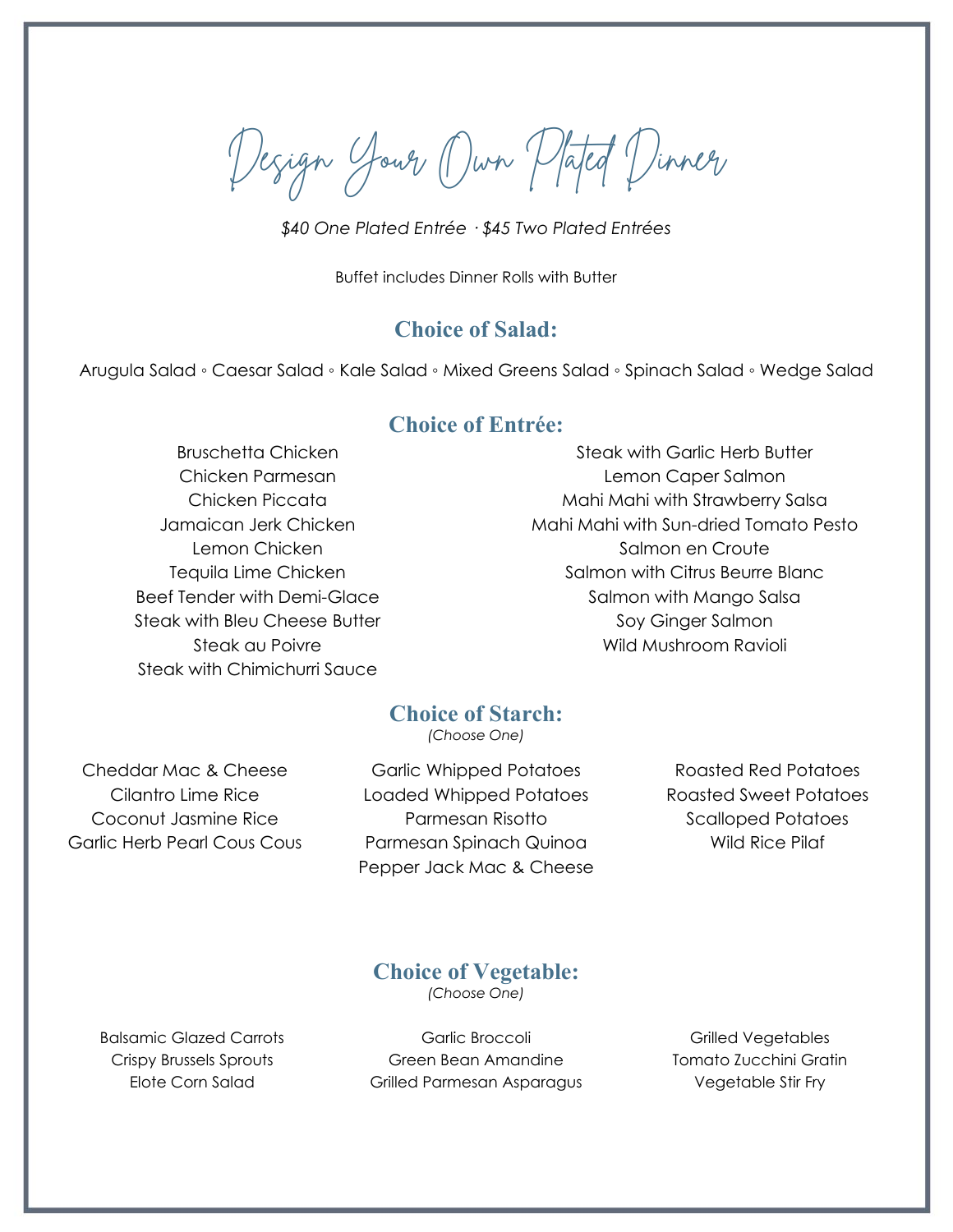Dessert Stations

*Additional \$4 per person*

**Cakes, Pies & More:** *(Choose One)*

Snickers Blitz Pie ◦ Assorted Mini Cheesecakes ◦ Chocolate Layer Cake New York Cheesecake ◦ Salted Caramel Vanilla Crunch Cake ◦ Bourbon Pecan Pie Pumpkin Pie ◦ Tiramisu ◦ Chocolate Peanut Butter Pie ◦ Petit Fours ◦ Assorted Cookies Assorted Mousse Cups ◦ Flourless Chocolate Torte

## **Make-Your-Own S'mores Station:**

Graham Crackers ◦ Marshmallows Assorted Ghirardelli Chocolate Squares ◦ Hershey Chocolate Squares

# **Make-Your-Own Ice Cream Sundae Station:**

Chocolate Ice Cream ◦ Vanilla Ice Cream Chocolate Sauce ◦ Caramel Sauce ◦ Butterscotch Sauce Whipped Cream ◦ Cherries ◦ Bananas ◦ Strawberries ◦ Crushed Oreos Chopped Nuts ◦ Sprinkles

## **Float Station:**

*(Choice of Four Beverages)* Vanilla Ice Cream ◦ Chocolate Ice Cream Root Beer ◦ Cream Soda ◦ Coke ◦ Orange Soda

*Adults Only: (Offered with Hosted Bar Only)* Guinness ◦ Alcoholic Root Beer ◦ Blue Moon ◦ Vanilla Vodka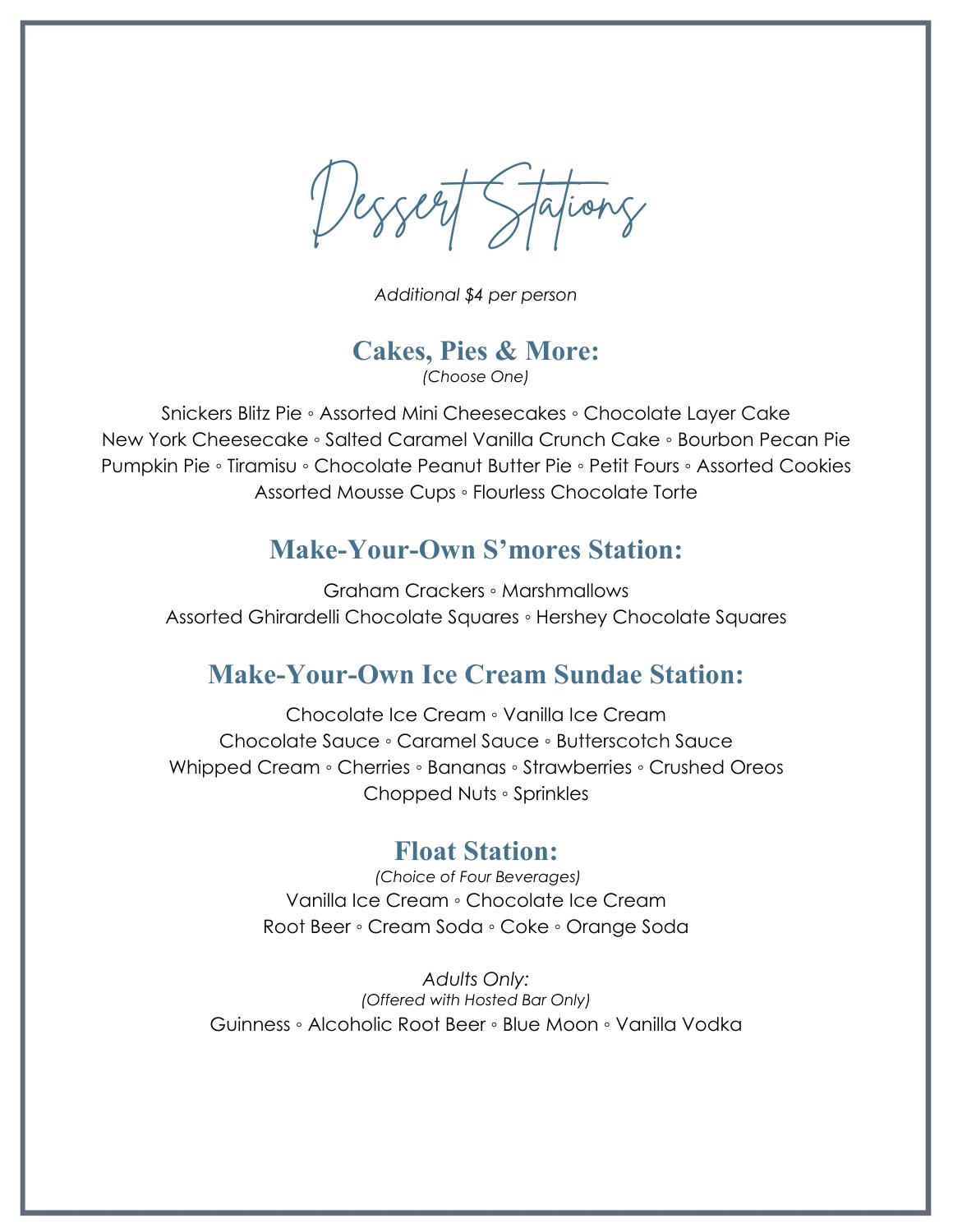Not-So-Kids Menu

(13 & under) *\$20 per child* 

### **Macaroni & Cheese**

Cheddar Mac & Cheese ◦ Pepper Jack Mac & Cheese Chicken Fingers ◦ Crispy Zucchini Sticks ◦ Fruit Salad

#### **Sliders**

Shredded BBQ Beef ◦ Shredded Buffalo Chicken Tater Tots ◦ Celery & Carrots ◦ Ranch Dressing ◦ Fruit Skewers

## **Street Tacos**

Beef Barbacoa ◦ Shredded Chicken Cilantro Lime Rice ◦ Elote Corn Salad ◦ Chips & Salsa

#### **Italian**

Four Cheese Ravioli with Marinara ◦ Buttered Parmesan Penne Caesar Salad ◦ Beef Meatballs ◦ Garlic Bread

### **All-American**

Grilled Chicken Strips ◦ Mini Beef Corndogs Mac & Cheese Wedges ◦ Buttered Green Beans ◦ Sliced Watermelon

\* Children (13 & under) may eat from adult buffet for \$20 per child in lieu of kids menu \*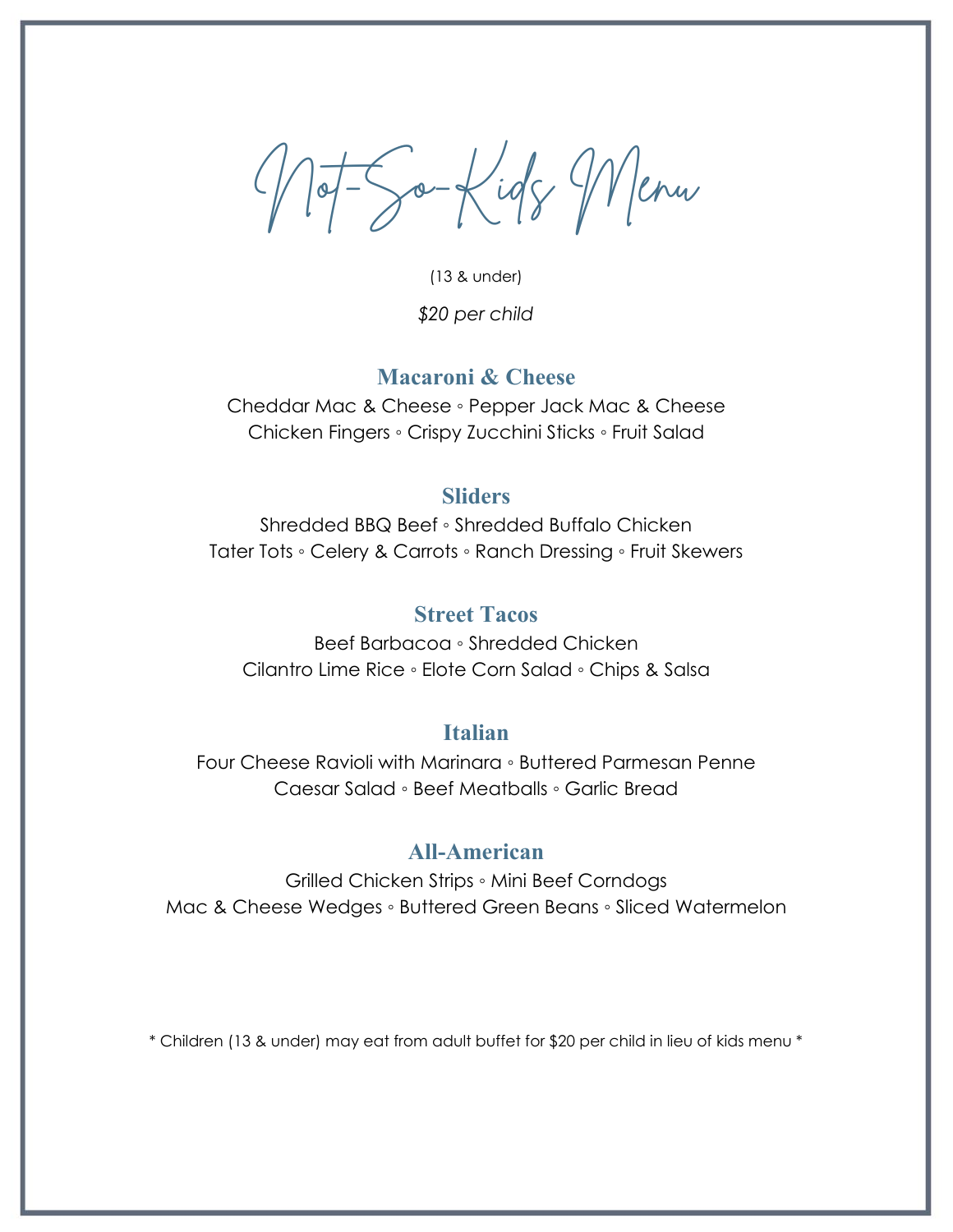Bar Packages

# **Consumption Bar**

*Final check is based upon the actual drinks ordered and paid in full by the host*

\$6 Bottled Beer ◦ \$7 House Wine ◦ \$8 Well ◦ \$10 Premiums \$12 Well Doubles/Martinis ◦ \$14 Premium Wines ◦ \$15 Premium Doubles/Martinis \$4 Red Bull

## **Hosted Bar**

*Hosted Bar Packages includes Non-Alcoholic Beverages (excluding Coffee)*

#### **Emcee**

5 Hours ◦ \$21pp 4 Hours ◦ \$18pp 3 Hours ◦ \$15pp 2 Hours ◦ \$12pp Ticket ◦ \$7ea

*Includes: Beer & House Wine*

#### **Opener**

5 Hours ◦ \$29pp 4 Hours ◦ \$25pp 3 Hours ◦ \$21pp 2 Hours ◦ \$17pp Ticket ◦ \$8ea

*Includes: Beer, House Wine & Well Spirits*

## **Headliner**

5 Hours ◦ \$34pp 4 Hours ◦ \$30pp 3 Hours ◦ \$26pp 2 Hours ◦ \$22pp Ticket ◦ \$12ea

*Includes: Beer, Premium Wine & Premium Spirits*

### **Cash Bar**

*Guests pay for their own beverages – We accept Cash or Credit Cards* **\*When NOT combined with Consumption OR Hosted Bar Package:** Non-Alcoholic Beverages not included ◦ Bartender Fee will apply One Bartender: \$25 per hour *(One Bartender per 60 Guests)*

#### *Bottled Beer*

Budweiser Bud Light **Citradelic** Coors Banquet Coors Light Corona Fat Tire Guinness Michelob Ultra Miller Lite O'Douls Shock Top Stella Artois Strongbow Cider Voodoo Ranger

#### *House Wine District 7 Sauv. Blanc* **Woodbridge by Robert Mondavi** Pinot Grigio Chardonnay Pinot Noir Cabernet Sauvignon

#### *Premium Wines*

*Kim Crawford* Sauvignon Blanc Rosé *Kung Fu Girl Riesling Benvolio* Pinot Grigio *La Crema* **Chardonnay** Pinot Noir *Velvet Devil* Merlot *Hahn Cabernet Sauvignon*

#### *Well Spirits*

Absolut **Tanqueray** Jim Beam Jack Daniels Dewar's Bacardi Light **Captain** Morgan Exotico Blanco

#### *Premium Spirits*

Tito's Grey Goose Ketel One Bombay Sapphire Hendricks Crown Royal Maker's Mark Breckenridge **Glenlivet** MacCallan 12 Espolon Blanco Espolon Repasado Patron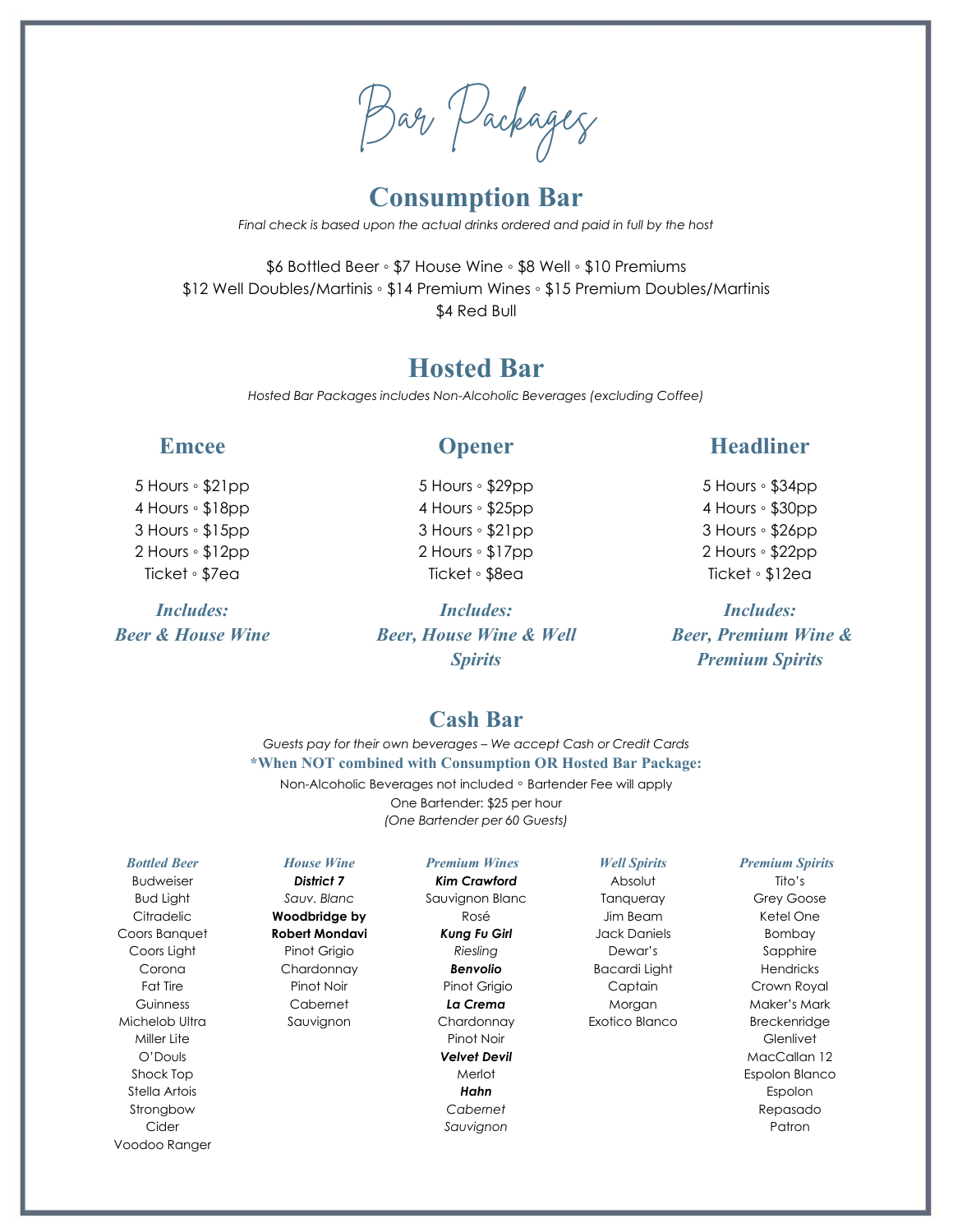Non-Alcoholic Beverages

## Kids Beverage Station

*\$1.50 per child – Choice of 3*

Coke ◦ Diet Coke ◦ Sprite ◦ Ginger Ale ◦ Lemonade ◦ Iced Tea ◦ Orange Juice ◦ Cranberry Juice Shirley Temple ◦ Signature Drink

## Non-Alcoholic Beverage Package

*Included with Hosted Bar Package – \$2 per person without*

Coke ◦ Diet Coke ◦ Sprite ◦ Ginger Ale ◦ Lemonade ◦ Iced Tea ◦ Orange Juice ◦ Cranberry Juice Tonic Water ◦ Club Soda

*Excludes Coffee*

## Standard Coffee Station

*\$2.50 per person*

Regular Coffee, Decaf Coffee, Hot Tea Service Flavored Creamers ◦ Sweeteners

## Gourmet Coffee Station

*\$5 per person*

Regular Coffee ◦ Decaf Coffee ◦ Hot Tea Assorted Syrups ◦ Sweeteners ◦ Flavored Creamers ◦ Whipped Cream ◦ Crushed Peppermint Chocolate Sprinkles ◦ Biscotti

# Hot Chocolate and Apple Cider Station

*\$4 per person*

Hot Chocolate ◦ Apple Cider ◦ Crushed Peppermint ◦ Mini Marshmallows Cinnamon Sticks ◦ Chocolate Sprinkles ◦ Whipped Cream

*Water Station is Always Complimentary*